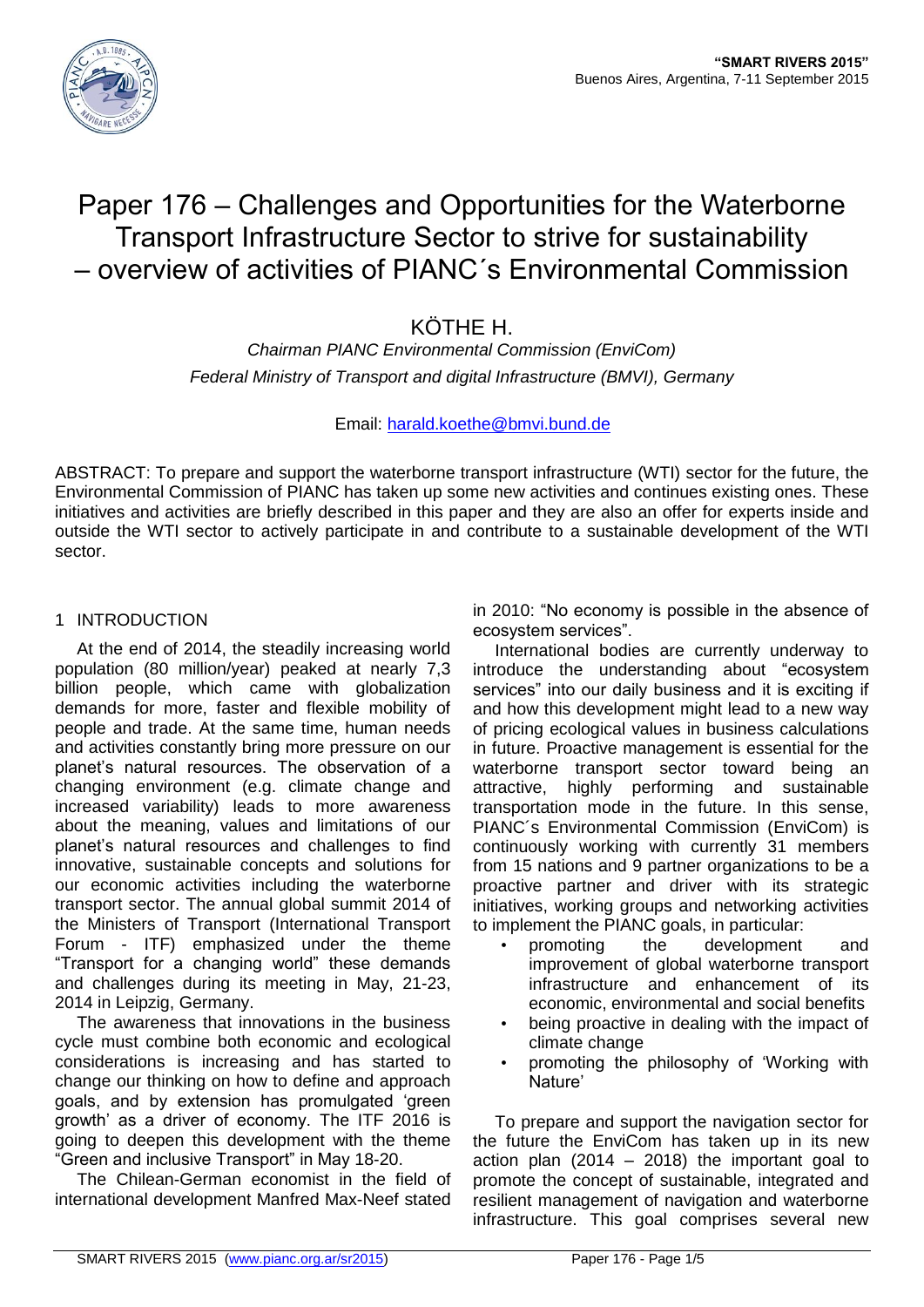

topics<sub>MRE W</sub>Which are already internationally in development and discussion in the water sector in various ways where guidance for the navigation and waterborne infrastructure sector is needed. Consequently EnviCom is currently pursuing new or continuing existing activities to the following topics:

- Working with Nature,
- Ecosystem Services,
- Environmental Risk Management,
- Dredging in environmental sensitive areas,
- Sustainability reporting in ports,
- Climate change adaptation,
- Carbon management,
- Resilience.

# 2 WORKING WITH NATURE

Since 2008 when PIANC published its Working with Nature (WwN) position paper with an update in 2011, the continuous development and implementation of PIANC´s WwN philosophy is a main issue of EnviCom´s work. The overall goal is to learn from waterborne transport infrastructure projects worldwide how the WwN philosophy or elements of it are being successfully implemented. Therefore PIANC opened a WwN database end of 2012 and invites project owner to submit their case studies and experiences to share these with the WTI community. A jury of international experts are checking these submissions for granting a PIANC "WwN certificate of recognition", "WwN candidate for certificate of recognition" or "Supporter of WwN". Information about all those projects which have received one of the categories of the WwN Certificate are publicly accessible via the PIANC WwN website [\(http://www.workingwithnature.pianc.org/\)](http://www.workingwithnature.pianc.org/). Project owners can use the WwN Certificates and WwN logo to highlight their project during implementation as well as after completion.

This development peaked in the grant of the  $1<sup>st</sup>$ PIANC WwN Award on the 33rd PIANC World Congress in San Francisco, California, June 1-5, 2014. Three winning projects were selected by the WwN jury from seven international waterborne transport infrastructure projects which have been awarded a WwN Certificate of Recognition in the course of the year 2013. During the Congress, the project managers of these three projects presented their projects in a special session and finally the winner was announced at the Closing Ceremony of the Congress. The  $1<sup>st</sup>$  prize winner was the project 'New Tidal Area Kreetsand, Elbe River' from Germany. The  $2^{nd}$  winning project was '3 m Navigation Channel Middle Mississippi River, and

the 3<sup>rd</sup> winning project was 'Flood Spillway Rees, Rhine River' from Germany. With the conclusion of the juried selection for the  $1<sup>st</sup>$  WwN award, PIANC is looking forward to receiving additional projects to be submitted for the WwN Certificates of Recognition. As PIANC is working up to the  $2^{nd}$  WwN Award all projects newly acknowledged for a Certificate will automatically be candidates for the  $2<sup>nd</sup>$  WwN Award.

With all these new experiences the PIANC WwN rules & regulations were updated and functions in the database improved to receive more interesting projects for WwN certificates and the next WwN award on the  $34<sup>th</sup>$  PIANC World Congress 2018 in Panama.

Furthermore members of EnviCom are presenting the benefits of applying the WwN philosophy to WTI projects on international events.

In February 2015 PIANC started the new Working Group 176: "A guide for Applying Working with Nature to Navigation Infrastructure Projects" to provide technical information regarding the Working with Nature approach for navigation infrastructure projects by drawing from existing approaches and best practices worldwide. The report will give orientation about the difference and relationship between various so-called "with nature" – initiatives.

# 3 ECOSYSTEM SERVICES

Nowadays estimating the economic benefits of an investment in infrastructure is common and well known business. Unfortunately the same is not true for estimating environmental impacts and benefits. These are not economically defined and usually not included. In practice, by not valuing nature economically, its worth becomes in effect zero in the economic calculations for infrastructure investment planning.

With the increasing awareness of the ongoing loss of nature and natural resources by human activities, it is evident that nature and its services for human welfare and living quality are insufficiently considered in the economic calculations for infrastructure investment planning.

Against this background the concept of Ecosystems Services (ES) was launched – starting from the background of preserving the world´s biodiversity – by the ´Millennium Assessment Report´ in 2005. It was advanced and pushed forward in the international TEEB Study, ´The Economics of Ecology and Biodiversity´ since 2010. Today ES are part of environmental guidelines, especially on the European level.

This ES concept has the potential to become an internationally accepted and unifying basis for a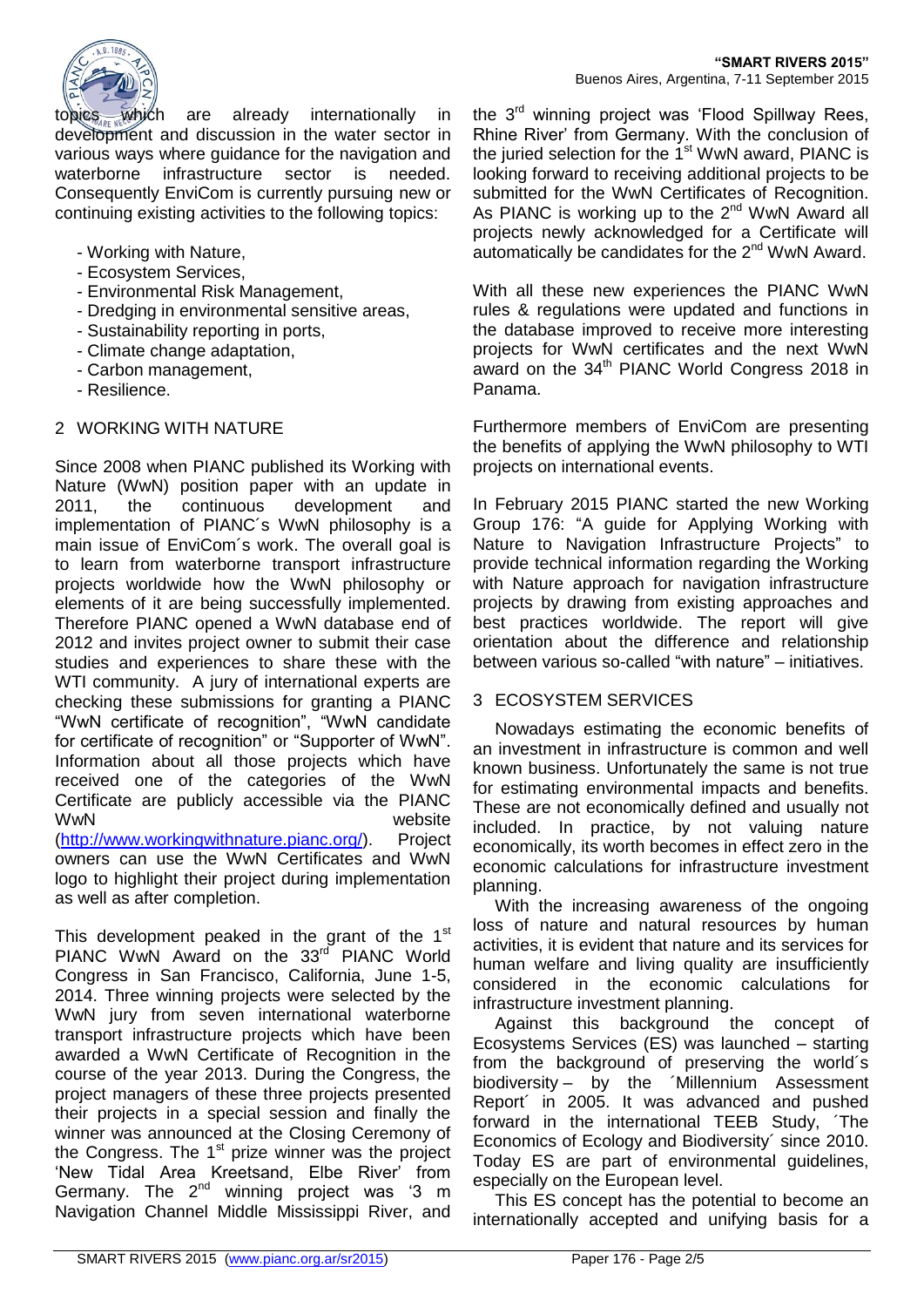

cross-sectoral instrument that bridges economic and environmental sectors by integrating the values of nature – the ecological, socio-economical and potentially financial – and its "deliverables" (i.e., services) for human welfare and living quality.

ES offer a sector-bridging tool for mediating environmental values and benefits balancing environmental, social and economic issues when planning and realizing WTI projects. New (business) opportunities are identified, explored and generated. The societal acceptance of WTI projects as undertakings having multiple societal benefits is boosted.

But how will the ES concept further affect our approach to WTI? What is it really about, how should we deal with it and how can the WTI sector benefit from it? Therefore PIANC held a seminar on May 7, 2015 in Koblenz, Germany with international experts in the field of ecosystem services to first get more orientation on this complex topic (see [http://www.pianc.org/events.php\)](http://www.pianc.org/events.php). Based on the outcome of the seminar the next step is to publish a PIANC orientation paper on ES for the WTI sector until end of 2015 which presents the current understanding of the Ecosystems Services concept (ES-concept) and gives recommendations, underlining the added value of integrating ES in deployment, planning, and designing WTI projects and/or maintenance.

#### 4 ENVIRONMENTAL RISK MANAGEMENT

Previous EnviCom Working Groups have developed procedures addressing various aspects of environmental risk assessment of dredging and dredged material disposal related to navigation and port infrastructure, providing a scientific basis for making decisions based on environmental risk assessment data. These reports did not address methodologies for informing risk management. A new effort is therefore proposed to fill this gap by developing a practical guide derived from existing methods and approaches for informing decision makers managing environmental risk associated with navigation infrastructure projects. In February 2015 PIANC therefore kicked off the new Working Group 175 "A Practical Guide to Environmental Risk Management for Navigation Infrastructure Projects" to produce a report providing technical information to decision makers regarding the risk management process for navigation and infrastructure projects by drawing from existing approaches and best practices worldwide. The report will integrate current knowledge and will build upon the Working Group 10 report "Environmental Risk Assessment of Dredging at Disposal Operations" and the Working Group 143 report "Initial Assessment of Environmental Effects of Navigation and

Infrastructure Projects", showing decision makers how to transition from risk assessment to risk management. The report will present a practical and structured management process developed to guide identifying, evaluating, selecting, and implementing actions for reducing environmental risks. The process developed will be compatible with the "Working with Nature" Philosophy, taking into account existing methods for managing environmental risks while providing an open, deliberative, and transparent decision-making process.

5 DREDGING IN ENVIRONMENTAL SENSITIVE AREAS

In 2003 EnviCom presented the report "Ecological and engineering guidelines for wetlands restoration". In the following years the need become more and more urgent to provide guidance for dredging operations in environmentally protected, sensitive areas. Consequently EnviCom initiated this and presented in 2010 the report "Environmental Aspects of Dredging and Port Construction around Coral Reefs" which was a joint publication with UNEP (UN Environmental Program). To amend the comprehensive EnviCom dredging guidance for sensitive Working Group 157 "Environmental Aspects of Dredging and Port Construction " around coastal plant habitats was set up in 2012 and is expected to be published in early 2016. Furthermore in 2014 Working Group 170 "Dredging Operations and Port Construction around Marine Turtles and Mammals has taken up its work.

All the produced PIANC dredging knowledge is successively provided to the IMO and its Scientific Group of the London Convention (LC) and has contributed e.g. to the revision and update of the "LC Guidelines for the Assessment of Dredged Material" which was adopted in October 2013.

#### 6 SUSTAINABILITY REPORTING IN PORTS

Following the green port philosophy the International Association of Ports and Harbors (IAPH) and PIANC agreed to set up a new joint working group on "Sustainability reporting for ports" to give more guidance to this upcoming topic. This Working Group started its work in October 2014. Reporting about relevant corporate social responsibility issues forms an essential basis for the license to operate for a port, the basis for development and operations of ports. Several ports already publish a sustainability report or have it integrated in their yearly report in various ways. Despite the different approaches, reports in general are based on the guidelines for sustainability reporting provided by the Global Reporting Initiative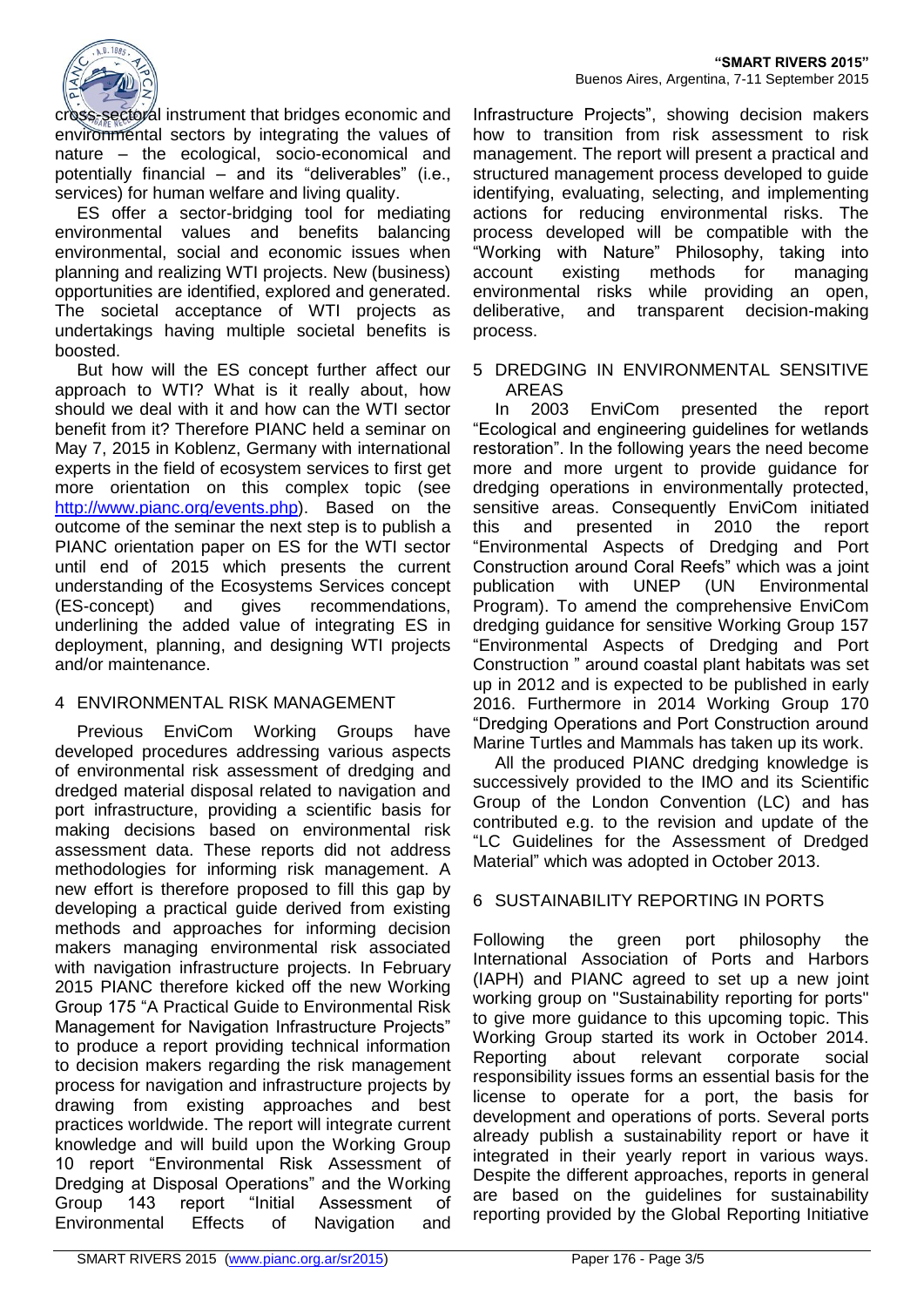

(GRI). This activity builds upon the PIANC/IAPHreport of Working Group 150 "A practical guide for a sustainable seaport (Green Port)", published in May 2014, and the report of EnviCom Task Group 2 "Towards a Sustainable Waterborne Transportation Industry" which was published in September 2011.

# 7 CLIMATE CHANGE

As significant changes in climate and their impacts are visible globally and are expected to become more pronounced in the coming decades, partly as a result of increased concentrations of greenhouse gases (GHG) in the atmosphere EnviCom initiated the set up of the PIANC Permanent Task Group on Climate Change (PTG CC) in 2009. The main goal for the new cross-commission PTG CC being led by EnviCom is to build on the report "Waterborne Transport, Ports and Waterways: A Review of Climate Change Drivers, Impacts, Responses" of EnviCom Task Group (TG) 3 published in 2008 and to inform PIANC on how navigation may be affected by climate change and where and how adaptation and mitigation actions need to be taken so that the necessary actions and investment can be done in a proactive way. Through participation and coordination with the outside world, the PTG CC is developing to become a global focal point for the waterborne transport sector on climate change issues and responses. The PTG CC provides a common and basic platform for all PIANC commissions to build up their work plans regarding climate change and to contribute to supporting waterborne transport as a sustainable mode of transportation.

Much work is already being undertaken by other organizations on maritime navigation mitigation. The role of the PTG CC in this respect will therefore be to monitor such activities, to disseminate information and to contribute to ongoing work where appropriate. Insofar as climate change adaptation for the maritime sector is concerned, there is a role for the PTG CC in collating and coordinating currently disparate information, identifying gaps, and contributing to further knowledge and guidance in this area.

Against this background the PTG CC provides information on their website <http://www.pianc.org/climatechange.php> and has initiated some important new activities which are shortly presented below. All these activities contribute to an expertise of PIANC to represent the sector on important global events (e.g. OECD/International Transport Forum; UNFCCC - United Nations Framework Convention on Climate Change).

#### 7.1 *Adaptation*

It is increasingly acknowledged that the consequences of climate change will affect both existing and new seaport and inland waterway infrastructure. Adaptation (to reduce vulnerability or increase resilience) will therefore be necessary. New designs will need to take into account the effects of climate change and some existing infrastructure may need retrofitting. Non-structural measures including modifications to management activities, maintenance regimes and other port, harbor and waterway operations are also likely to be required to facilitate the continued function of the physical infrastructure. The implications for infrastructure of an increase in the frequency of extreme events and associated adaptation options similarly need to be better understood. Therefore PIANC started the new Working Group 178 "Climate change adaptation for maritime and inland port and navigation infrastructure" in February 2015. The aims of this Working Group is to explore the range of climate change adaptation options for maritime and inland port and navigation infrastructure; to collate and review other existing information on climate projections; to generate a toolbox of adaptation options including non-structural (management) as well as structural measures; to evaluate the effectiveness of different adaptation options in typical or generic climate change scenarios; to understand and address challenges; and to provide a guidance framework for decision making.

# 7.2 *Resilience*

Hazards, changing conditions and constraints affecting WTI systems include environmental, human-induced, energy-related, and others. Environmentally, climate change, such as patterns of precipitation, changes in relative water level, and altering freeze/thaw patterns are long-term disturbances for which maritime and inland waterways, ports and harbors must plan and adapt. Short-term disturbances such as increasingly frequent and intense storms and flooding on inland waterways can cause major national and international disruptions. Other environmental hazards include invasive species, seismic disruptions and tsunamis, and hazardous spills, amongst others. Human-related hazards include population dynamics, aging infrastructure, and congestion at ports and harbors. Reliance on limited energy resources and the presence of offshore wind energy farms are constraints that can hinder port operations. Planning for mitigation to minimize